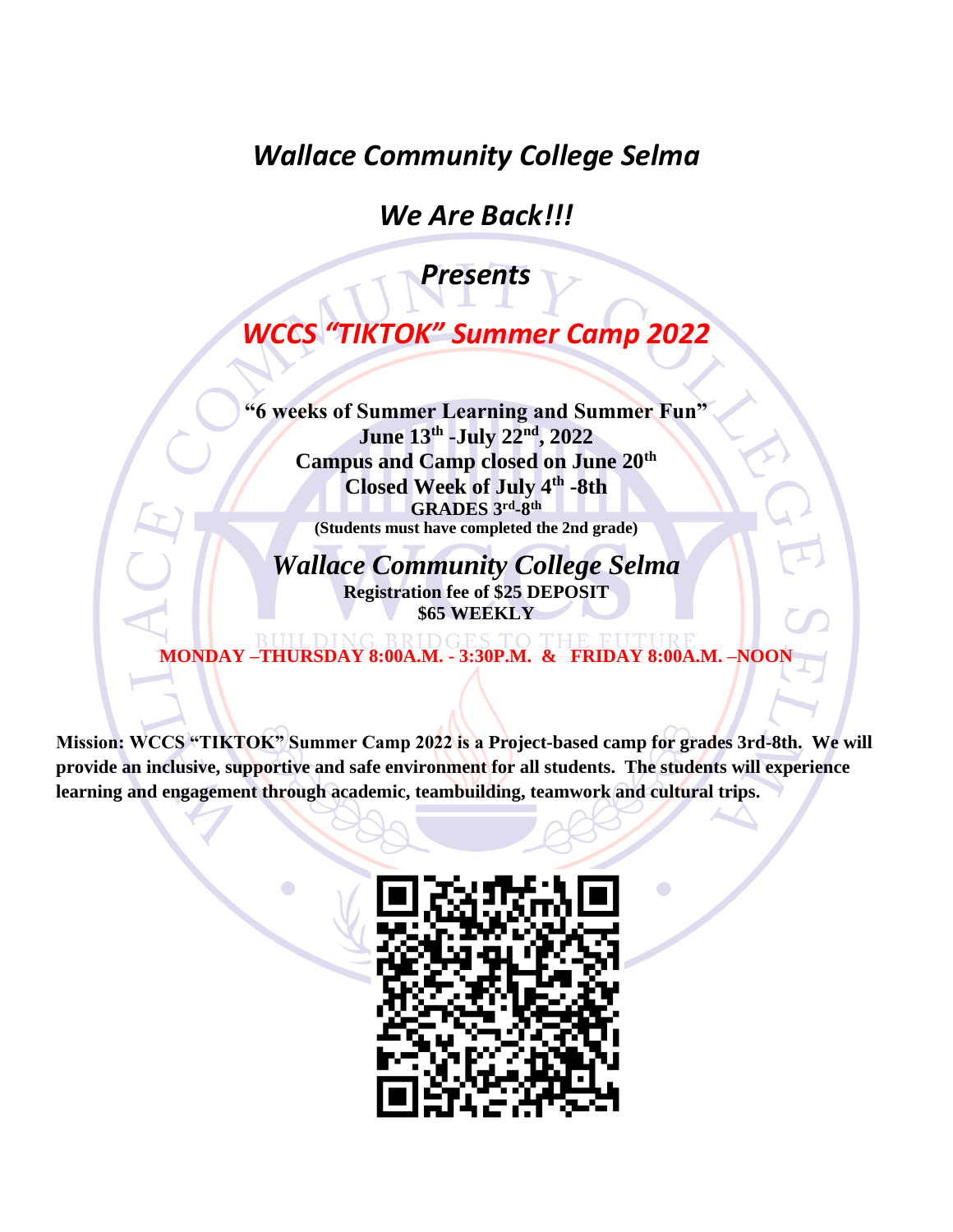#### **AS A PUBLIC INSTITUTION, WCCS IS REQUIRED TO COLLECT THE FOLLOWING DATA FOR REPORTING PURPOSES. THIS INFORMATION IS ONLY REPORTED TO THE STATE OF ALABAMA AND IS NEVER MADE AVAILABLE TO ANY PRIVATE ENTITY FOR ANY REASON.**

#### **2022 CAMP WCCS PROGRAM POLICIES**

\_\_\_\_\_**PROGRAM HOURS:** Monday –Thursday (8:00 a.m. to 3:30 p.m.) and Friday (8:00am to noon).

Pick-up after 3:30 p.m. will result in a \$1.00 per minute charge until the child is picked up Payable upon pickup. Please be advised that continuous late pick-ups may result in your child's participation in the program being canceled.

PAYMENTS: I understand the \$65 payments are due by the first day of the week (Monday) to the Cashier's Office. If you fail to pay, you will be charged a \$15.00 late fee. If payments fall one week behind, my child will not be able to continue in the program.

\_\_\_\_\_**CREDIT FOR ABSENCES:** WCCS will not reduce your weekly fee for days missed from the program. When you enroll your child, you are reserving the time, space, staff and the provisions needed for your child.

**REFUNDS & CANCELLATIONS:** Refunds will not be given if you withdraw your child, at any time, from the program. You must notify the site director AT LEAST ONE WEEK IN ADVANCE, IN WRITING if your child will not attend the following week. Failure to do so may result in losing your child's spot. For example: You need to cancel on Monday by 3:30 p.m. if your child will not be attending the following week. If your child is removed from the program for disciplinary reasons the fee for that week will not be refunded.

RETURNED CHECKS: Check Care will notify you if we receive an "insufficient funds" check. There will be a \$25.00 service charge on all returned checks. WALLACE COMMUNITY COLLEGE SELMA will only accept cash or money orders after one returned check.

LOST AND FOUND: Lost and found will be collected each day and placed in the site director's office. Any lost and found not claimed by Friday of each week will be donated to charity.

\_\_\_\_\_**CELL PHONES AND HAND-HELD ELECTRONIC DEVICES:** Cell phones and handheld electronic games are permitted for CAMP WCCS participants; however, will be taken away if the use becomes disruptive in class. WALLACE COMMUNITY COLLEGE SELMA will not be responsible for the replacement or repair of any lost, stolen or broken cell phones or handheld electronic device.

\_\_\_\_\_**TRANSPORTATION RELEASE:** I \_\_\_\_\_\_\_\_\_\_\_\_\_\_\_\_\_\_\_\_\_\_\_\_\_\_\_\_\_\_\_\_\_ give permission for my child/children to be transported in WALLACE COMMUNITY COLLEGE SELMA vehicles to attend WALLACE COMMUNITY COLLEGE SELMA Summer Programs and Field Trips. BUILDING BRIDGES  $\cup$ THE F

\_\_\_\_\_**MEDICAL CARE:** I give authority to any hospital, physician or paramedics to render immediate aid as might be required, at the time, for my child's health and safety. I understand that any expense for this service will be accepted by me. I understand that the WALLACE COMMUNITY COLLEGE SELMA does not provide dental, accident or medical insurance for my child/children. I do waive and release all rights and claims for damages sustained and suffered by my child and/or family in connection with WALLACE COMMUNITY COLLEGE SELMA Summer Camp, and while participating in field trips.

\_\_\_\_\_**MEDICATION:** WALLACE COMMUNITY COLLEGE SELMA needs written parental authorization and instructions for any medication that needs to be administered. Any prescription or over-the-counter medication sent to the WALLACE COMMUNITY COLLEGE SELMA must be in its original container and must be labeled with your child's name, the name of the drug, and directions for administering the drug. A new authorization form is needed each week. By law the WALLACE COMMUNITY COLLEGE SELMA cannot administer any medication, prescription or over the counter, without written authorization. WALLACE COMMUNITY COLLEGE SELMA cannot provide any medication.

LUNCH/SNACKS: The summer feeding program will provide lunch for your child; however, your child can bring their lunch or purchase lunch in our cafeteria for \$5 a day. Every child will be offered an afternoon snack. We try to involve the children in snack preparation and offer nutrition education. Notify the WALLACE COMMUNITY COLLEGE SELMA if your child has special dietary restrictions.

\_\_\_\_\_\_\_\_\_\_\_\_\_\_\_\_\_\_\_\_\_\_\_\_\_\_\_\_\_\_\_\_\_\_\_\_\_\_\_\_\_\_\_\_\_\_\_\_\_\_\_\_\_\_\_ \_\_\_\_\_\_\_\_\_\_\_\_\_\_\_\_\_\_\_\_\_\_\_\_\_\_\_\_

\_\_\_\_\_\_\_\_I agree to abide by the above polices

Parent/Guardian Signature Date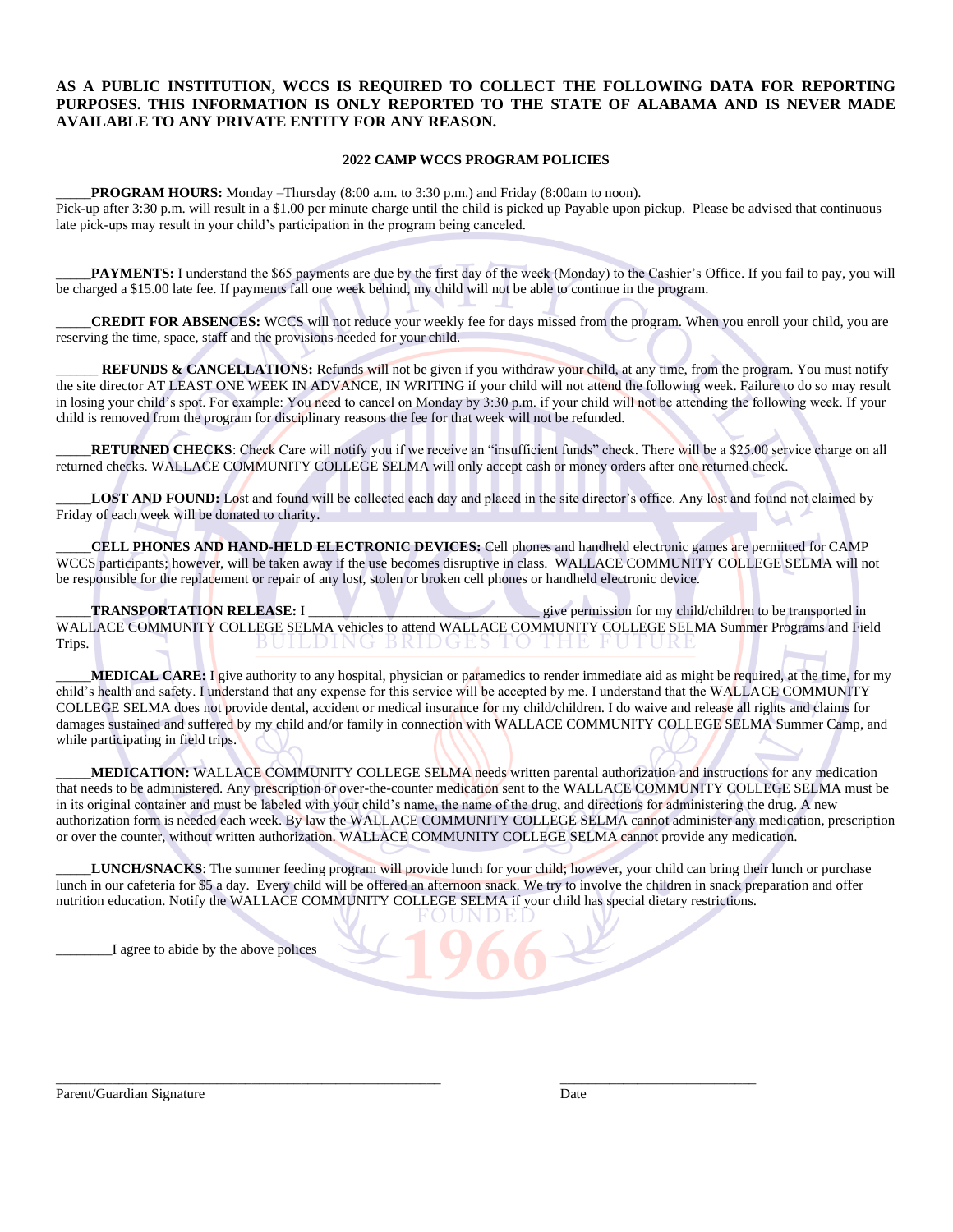# WCCS SUMMER CAMP PROGRAM CODE OF CONDUCT

It is the goal of *WCCS* Summer *Camp* Program to provide a healthy, safe, and secure environment for all participants. Children who attend the program are expected to follow the behavior guidelines and to interact appropriately in a group setting.

Behavior Guidelines

- People are responsible for their actions.
- We respect each other and the environment
- Honesty will be the basis for all relationships and interactions
- We will care for ourselves and those around us.

The following behavior(s) will not be tolerated and are considered misconduct:

- Endangering the health and safety of others
- Stealing or damaging the College's property or the property of others
- Leaving the Camp without permission
- Causing unnecessary disruptions
- Refusing to follow the rules or behavior guidelines
- Using profanity language or abuse towards others including Camp WCCS staff
- Acting in a lewd manner

When a child does not follow the behavior guidelines, we will take the following steps:

- 1. Staff/Counselors will direct the child to more appropriate behavior.
- 2. The child will be reminded on the behavior guidelines and Camp WCCS Summer Program rules, and further counseling will take place
- 3. If the behavior continues, parent(s) will be notified of the problem
- 4. The behavior will be documented.
- 5. The Staff/Counselor will schedule a conference with the parents to determine the appropriate action need. Depend on the severity of the behavior, the child can be suspended or immediately removed from Camp WCCS.
- 6. Follow-up will take place.
- 7. If a child's behavior threatens the safety of others, the parent will be notified and asked to pick up the child immediately.

#### FOUNDED **PARENT SIGNATURE REQUIRED**

I have reviewed with the child the Camp WCCS Summer Program Code of Conduct. I understand and agree to all of the terms presented.

\_\_\_\_\_\_\_\_\_\_\_\_\_\_\_\_\_\_\_\_\_\_\_\_\_\_\_\_\_\_\_ \_\_\_\_\_\_\_\_\_\_\_\_\_\_\_\_\_\_\_\_\_\_\_\_\_\_\_\_\_\_\_\_\_\_\_ Parent Signature Date Date Student Signature Date

Medical and Emergency Contact Information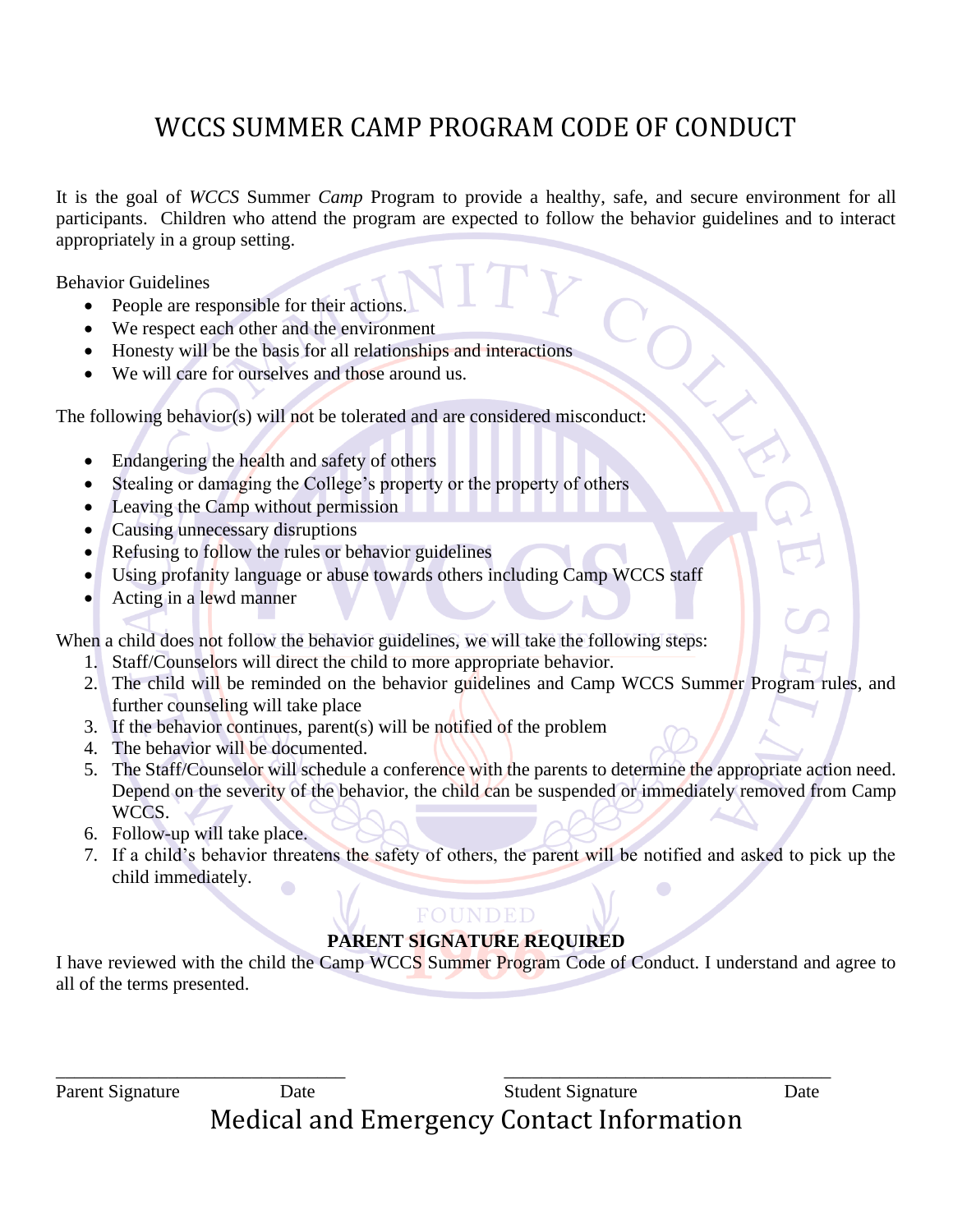#### Child's Name  $\qquad \qquad$   $\qquad \qquad$   $\qquad \qquad$   $\qquad \qquad$   $\qquad \qquad$   $\qquad \qquad$   $\qquad \qquad$   $\qquad \qquad$   $\qquad$   $\qquad$   $\qquad$   $\qquad$   $\qquad$   $\qquad$   $\qquad$   $\qquad$   $\qquad$   $\qquad$   $\qquad$   $\qquad$   $\qquad$   $\qquad$   $\qquad$   $\qquad$   $\qquad$   $\qquad$   $\qquad$   $\qquad$   $\qquad$   $\qquad$   $\qquad$ Sex: Male Female Father's Name: \_\_\_\_\_\_\_\_\_\_\_\_\_\_\_\_\_\_\_\_\_\_\_\_\_\_\_\_\_\_\_\_\_ Mother's Name\_\_\_\_\_\_\_\_\_\_\_\_\_\_\_\_\_\_\_\_\_\_\_\_\_\_\_\_\_ Address: (Street, Apt #) City City State Zip Code Phone # home\_\_\_\_\_\_\_\_\_\_\_\_\_\_\_\_\_\_\_\_\_ Father's Number (if different) \_\_\_\_\_\_\_\_\_\_\_\_\_\_\_\_\_\_\_\_\_\_ Mobile: Mother Number (if different) Health History: Provide the following information: **Condition Yes No If yes, please explain** Asthma **Diabetes** Heart Disease Hay Fever Eating Disorder Seizures Food Allergies Drug Allergies Physical Limitation **Other BUILDING BRIDGES TO THE FUTURE** Date of Last Tetanus Shot: **Current Medication**: Please list any medication(S) child is currently taking including over the counter medications **Name of Medication <b>Strength Strength Schedule Comments**  $\infty$ **Health Insurance /Physician Information**  $\bullet$  $\blacksquare$ FOUNDED Insurance Company: \_\_\_\_\_\_\_\_\_\_\_\_\_\_\_\_\_\_\_\_\_\_\_\_\_\_\_ Policy Holder: \_\_\_\_\_\_\_\_\_\_\_\_\_\_\_\_\_\_\_\_\_\_\_\_\_\_\_\_\_\_\_\_ Insurance Phone Number ( ) \_\_\_\_\_\_\_\_\_\_\_\_\_\_\_\_\_\_ Policy/Group # \_\_\_\_\_\_\_\_\_\_\_\_\_\_\_\_\_\_\_\_\_\_\_\_\_\_\_\_\_\_\_\_ If an HMO or PHP, provide emergency treatment authorization phone number \_\_\_\_\_\_\_\_\_\_\_\_\_\_\_\_\_\_\_\_\_\_\_\_\_\_ Primary Physician: example of the Office Number  $\Box$

Please PRINT the following Information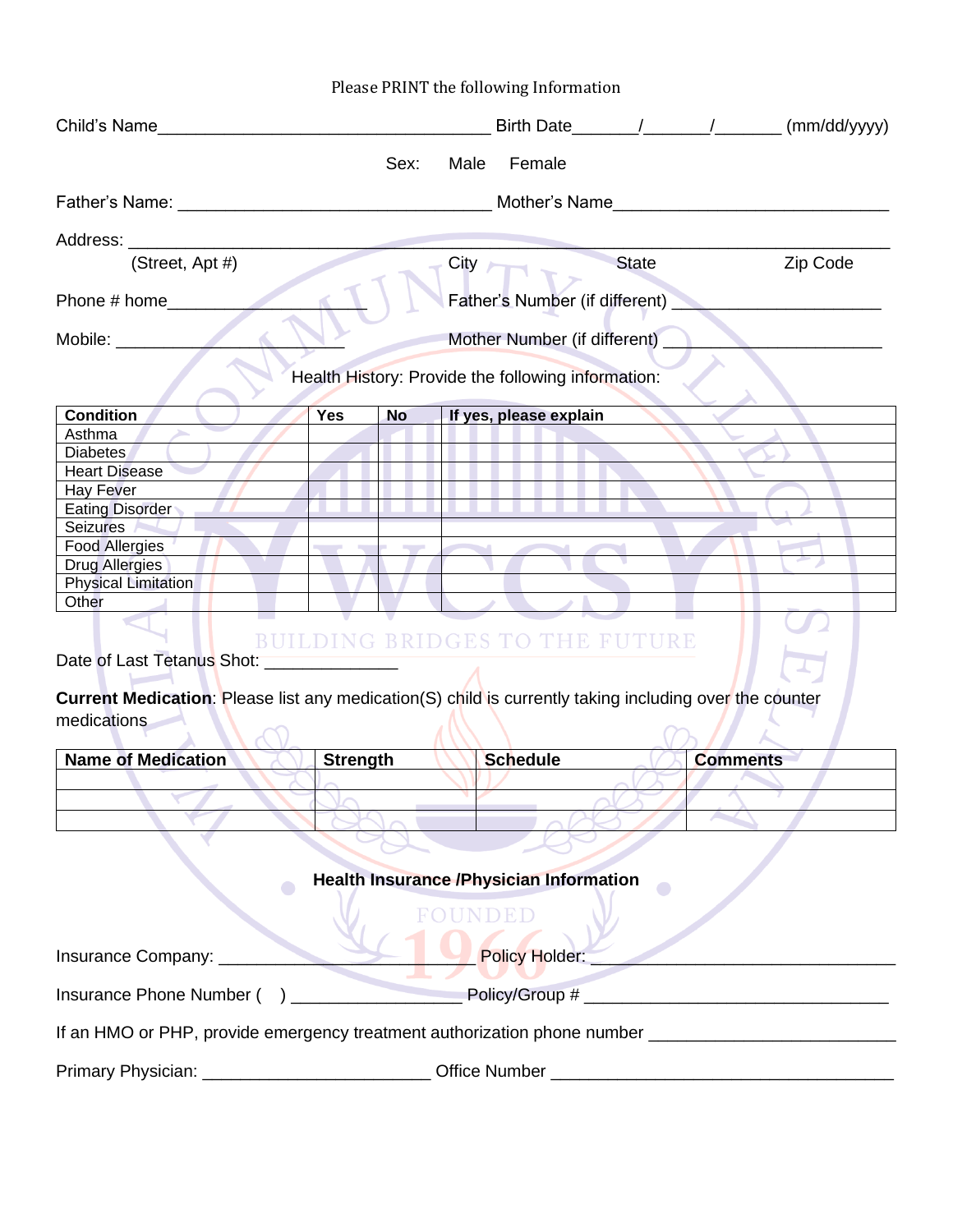### **Medical and Emergency Contact Information**

Medical Authorization:

I, \_\_\_\_\_\_\_\_\_\_\_\_\_\_\_\_\_\_\_\_\_\_\_\_\_\_\_\_\_\_\_\_, parent or legal guardian of \_\_\_\_\_\_\_\_\_\_\_\_\_\_\_\_\_\_\_\_\_\_, hereby gives my consent for a representative of CAMP WCCS to obtain such medical care as is reasonably necessary for the welfare of my child, in the event of an emergency or other medical occurrence. I request that payment under my medical insurance program be made directly to the site of services rendered. I understand I am financially responsible for fees not covered by this authorization.

#### General Release

I, \_\_\_\_\_\_\_\_\_\_\_\_\_\_\_\_\_\_\_\_\_\_\_\_\_\_\_\_\_\_\_, the undersigned parent or legal guardian, do hereby release Wallace Community College Selma, including all Camp WCCS employees or designees from any and all liability which might result from any personal injury claim(s) or course of action which might result directly or indirectly from my minor or child's participation in any activity or trip which may conducted under the supervision or direction of WCCS.

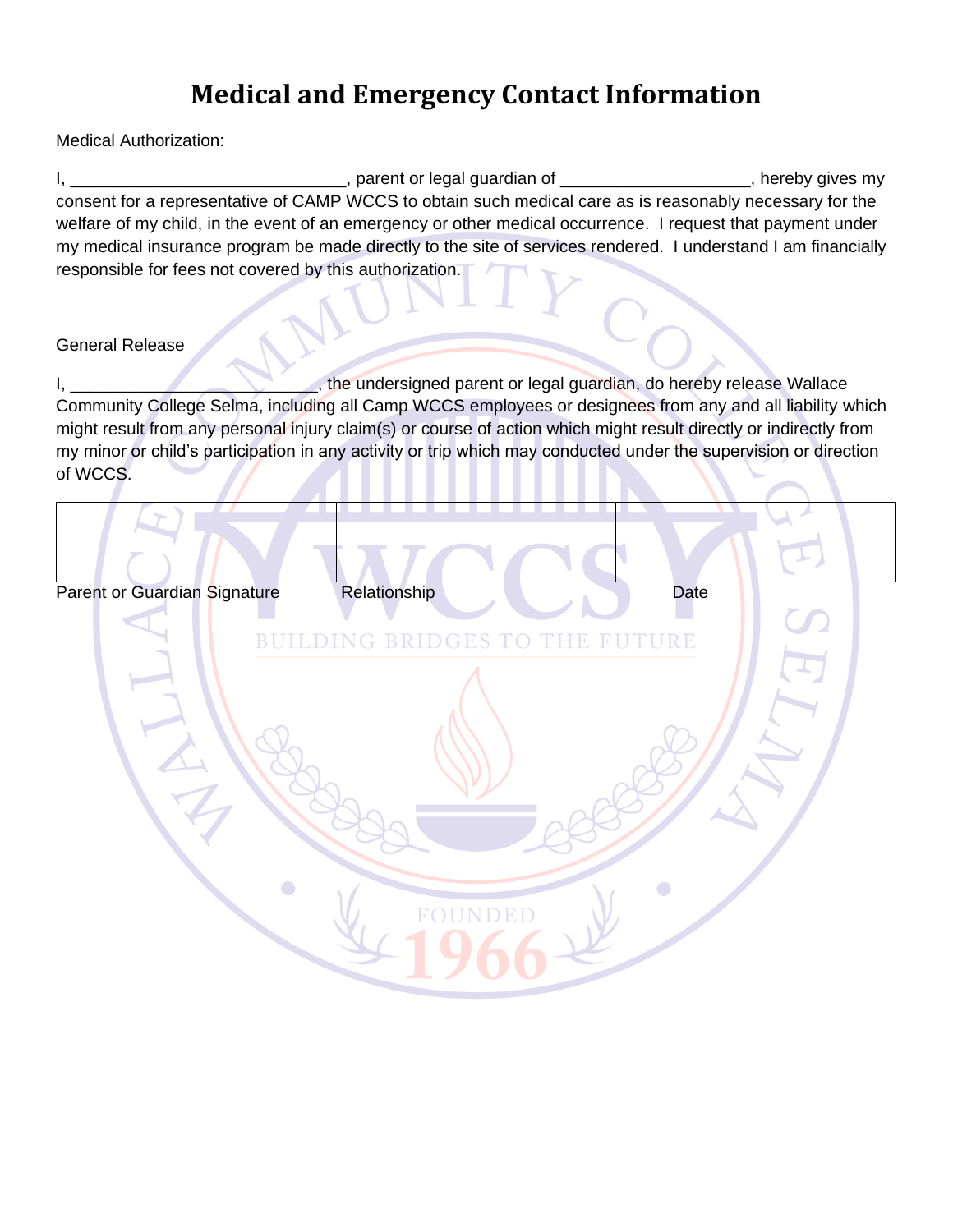## DAILY SCHEDULE

### WCCS SUMMER CAMP 2022

# Daily schedule is subject to change without prior notification

### CAMP WCCS

\$65.00 a week per child and \$25.00 registration.

Registration fee can be used for T-shirts and first week activities or lunch. Your child/children can bring their lunch or purchase lunch in our cafeteria/grill for \$5 a day. Every child will be offered an afternoon snack. We try to involve the children in snack preparation and offer nutrition education.

**Please notify WCCS Summer Camp staff if your child/children have special dietary restrictions.**

Field Trips will be scheduled weekly. Students will have to bring money for lunch for trips.

Please see schedule below.

Note: Cultural Trips every Thursday (off campus)

Weekly Schedule will be provided with activities and trips each week.